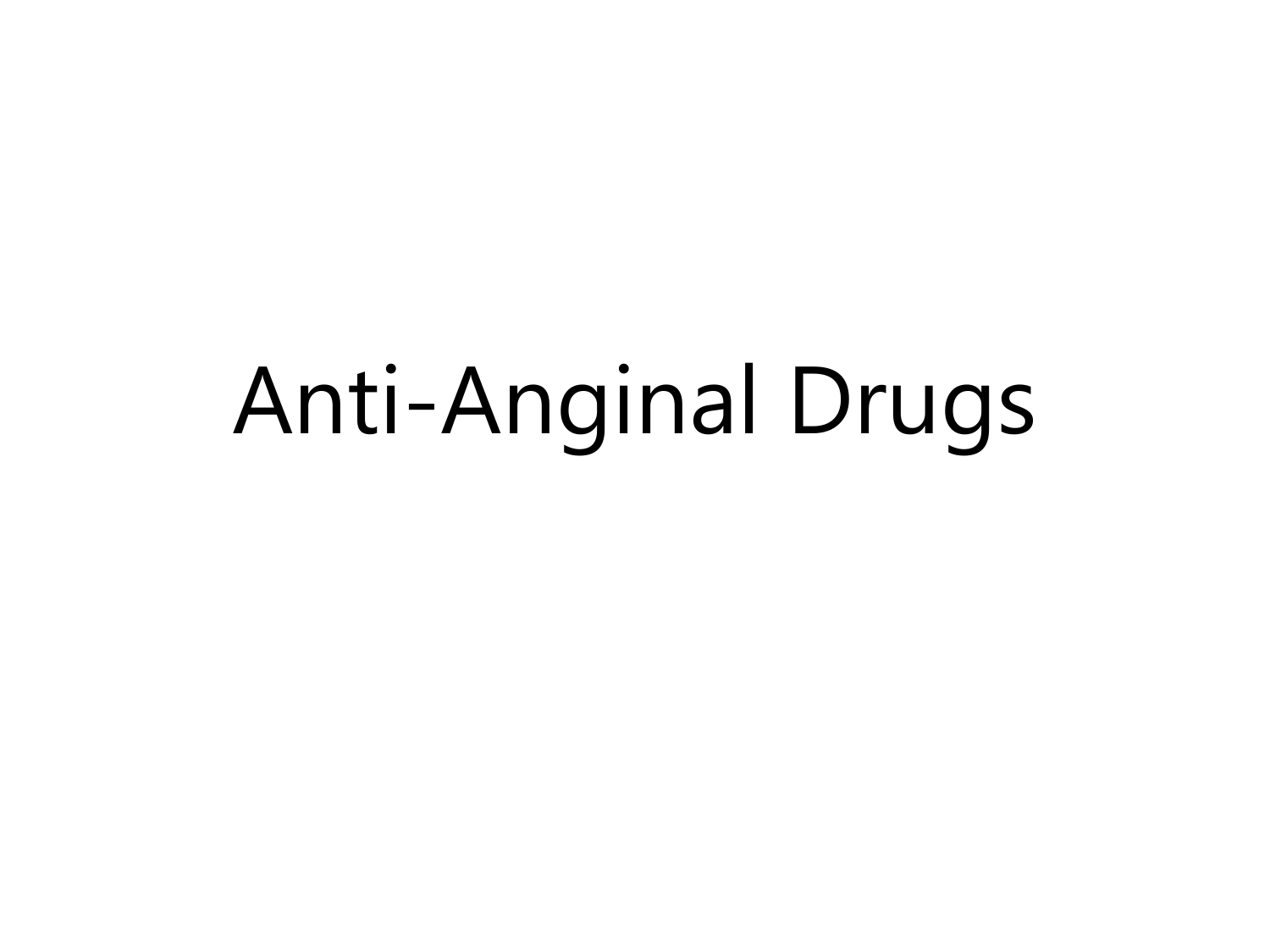## Atherosclerosis

- Atherosclerotic lesions in coronary arteries can obstruct blood flow.
- leading to an imbalance in myocardial oxygen supply and demand that presents as stable angina or an acute coronary syndrome (myocardial infarction [MI] or unstable angina).
- Spasms of vascular smooth muscle may also inhibit cardiac blood flow, reducing perfusion and causing ischemia and anginal pain.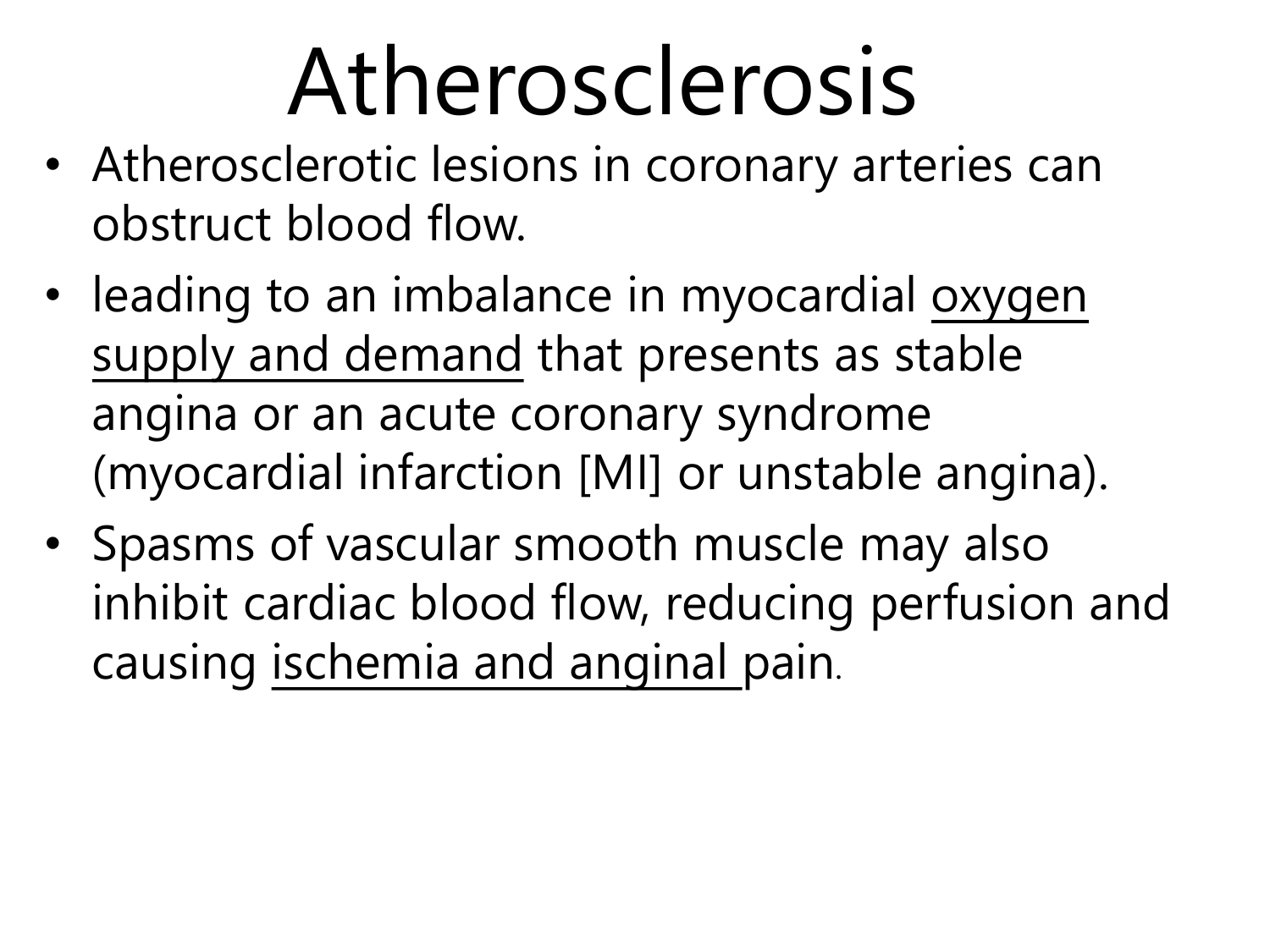# Angina Pectoris

- Typical angina pectoris is a characteristic:
- $\triangleright$  Sudden, severe, crushing chest pain that may radiate to the neck, jaw, back, and arms.
- $\triangleright$  Patients may also present with dyspnea or
- Atypical symptoms such as indigestion, nausea, vomiting, or diaphoresis.
- Angina different types caused by varying combinations of increased myocardial demand and decreased myocardial perfusion.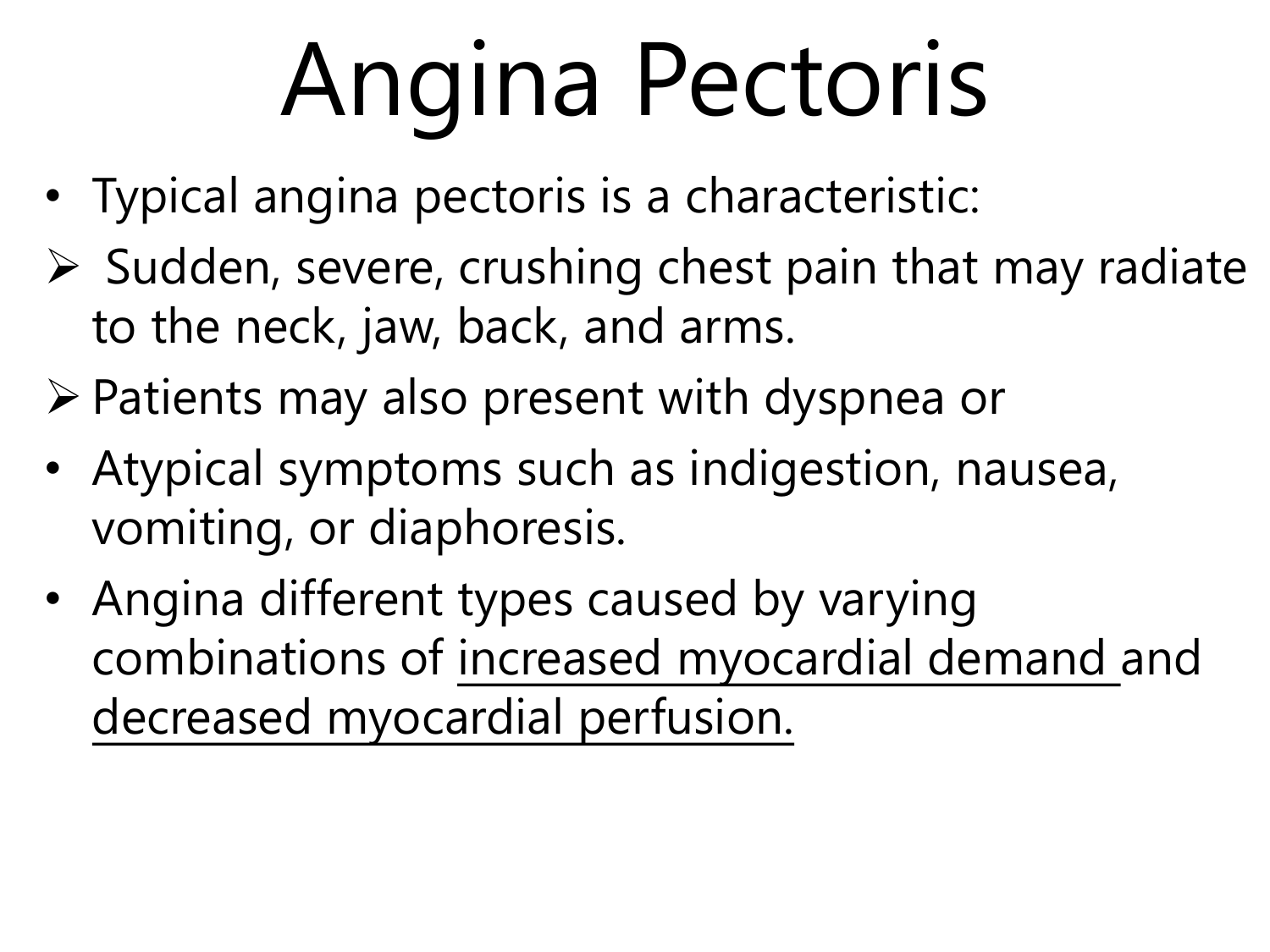## Treatment Strategies

- Four types of drugs, used either alone or in combination, are commonly used to manage patients with stable angina:
- **β-blockers.**
- **Calcium Channel Blockers.**
- **Organic Nitrates.**
- **The sodium channel–blocking drug, ranolazine.**
- $\checkmark$  These agents help to balance the cardiac oxygen supply and demand equation by affecting blood pressure, venous return, heart rate, and contractility.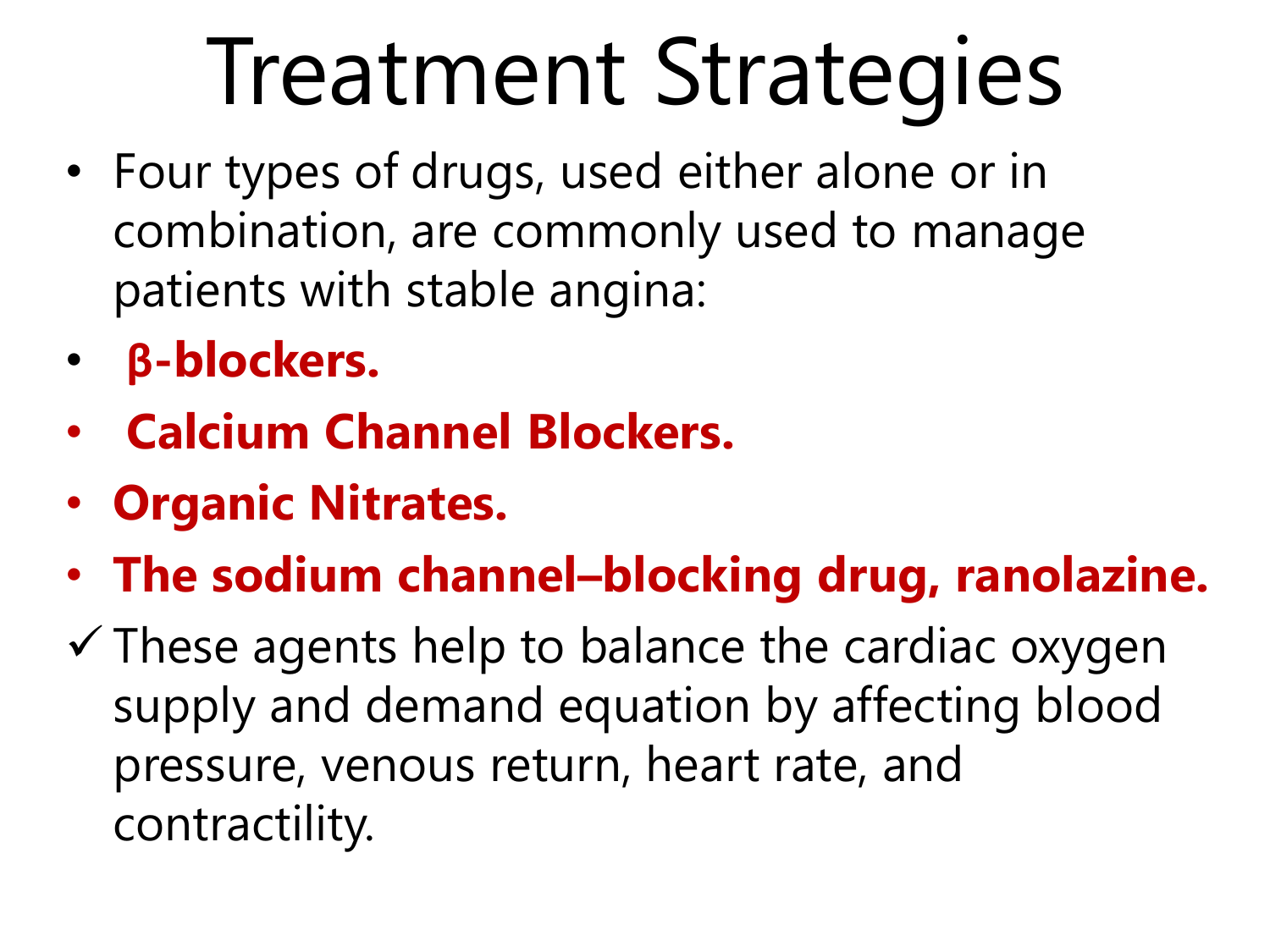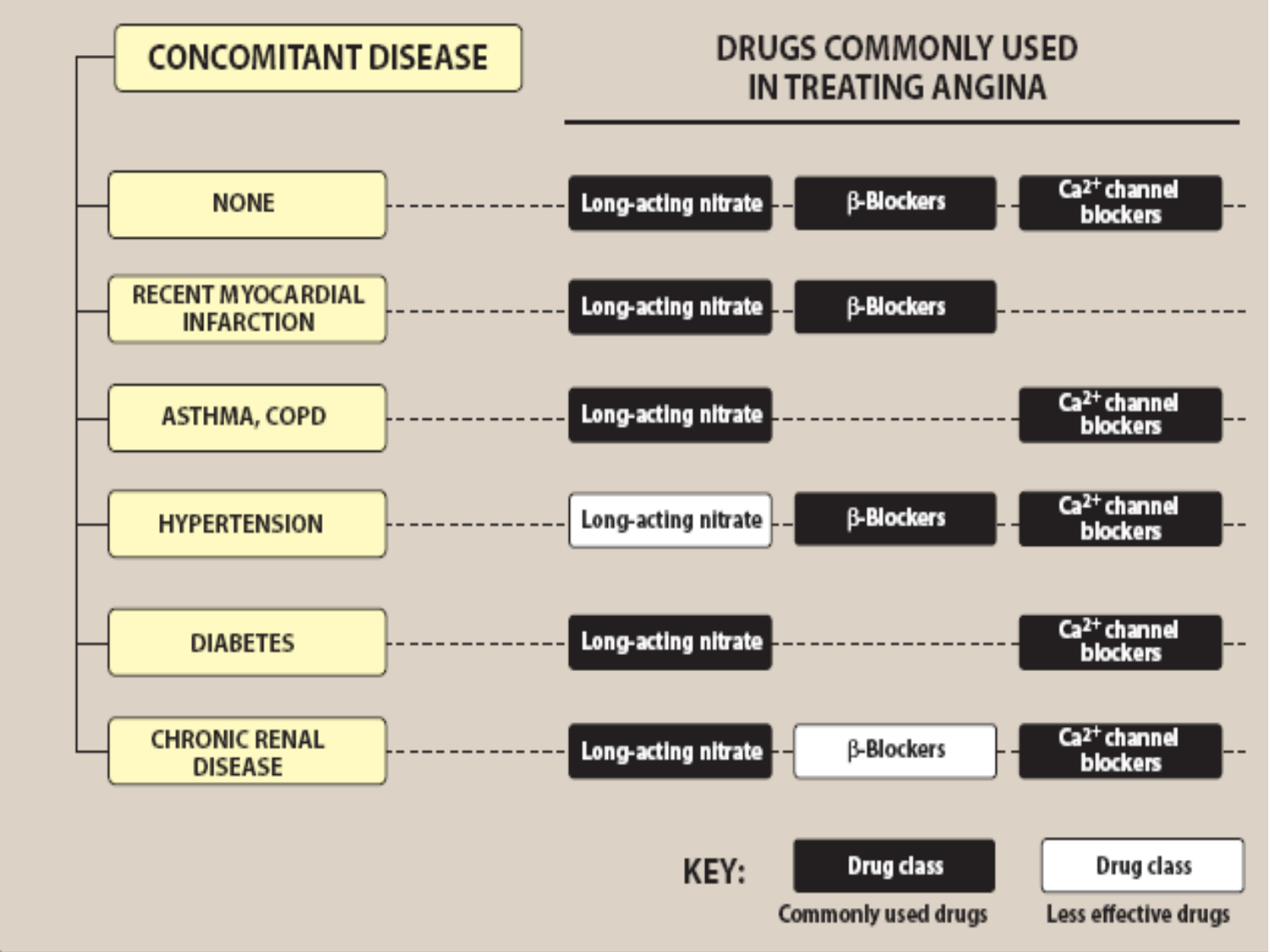### Organic Nitrates

• These compounds cause a reduction in myocardial oxygen demand, followed by relief of symptoms.

#### **Main Mechanism of action:**

- Organic **nitrates** relax vascular smooth muscle by their intracellular conversion to **nitrite ions** and then to **nitric oxide**, which activates guanylate cyclase and increases the cells' cyclic guanosine monophosphate (cGMP).
- $\checkmark$  Elevated cGMP ultimately leads to dephosphorylation of the myosin light chain, resulting in vascular smooth muscle relaxation
- Nitrates such as **nitroglycerin** cause dilation of the large veins, which **reduces preload** (venous return to the heart) and, therefore, reduces the work of the heart.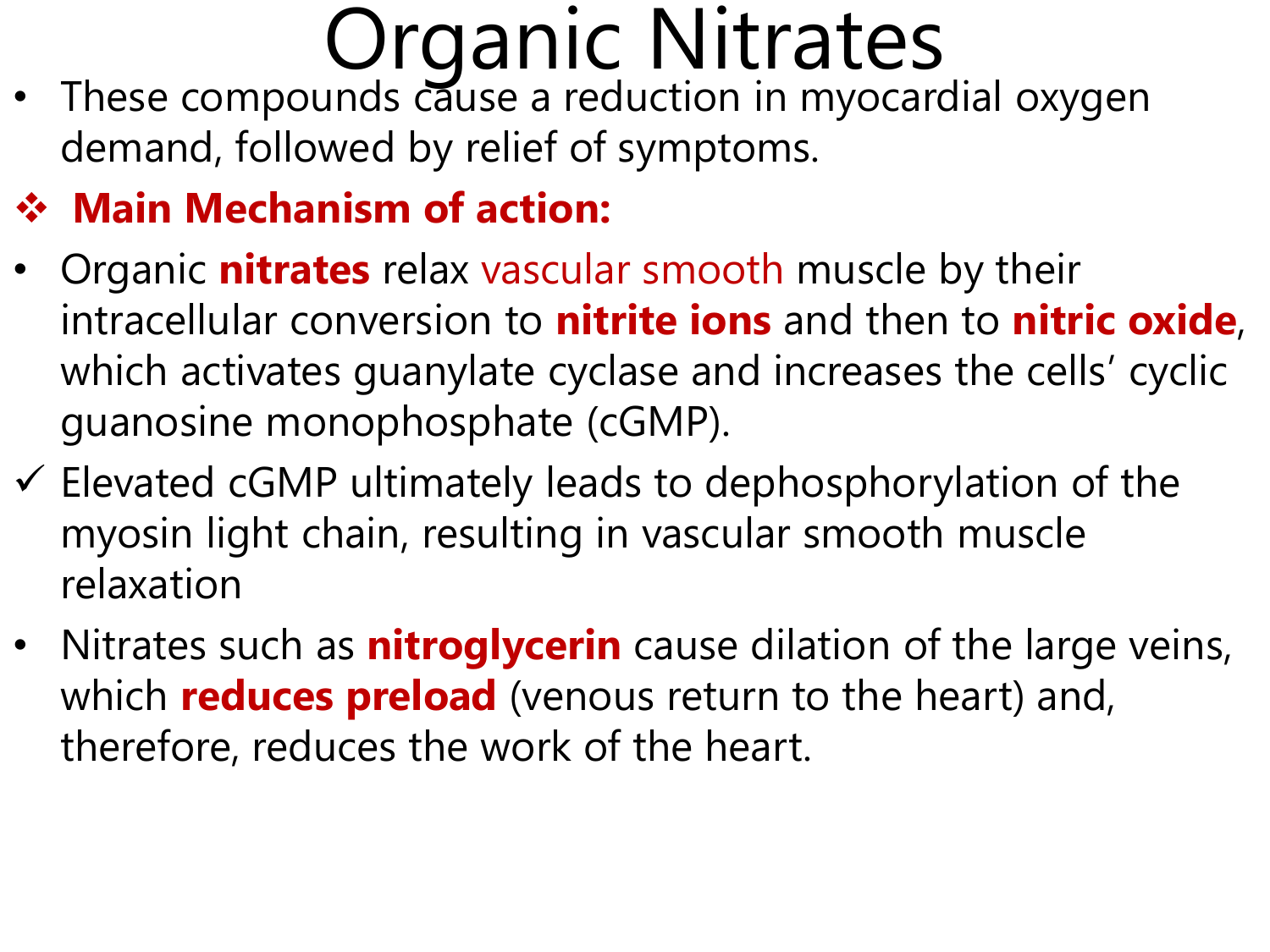## Mechanism of Action of \*Nitrates also dilates aroundry vasculature, providing an **increased blood supply** to the heart muscle.

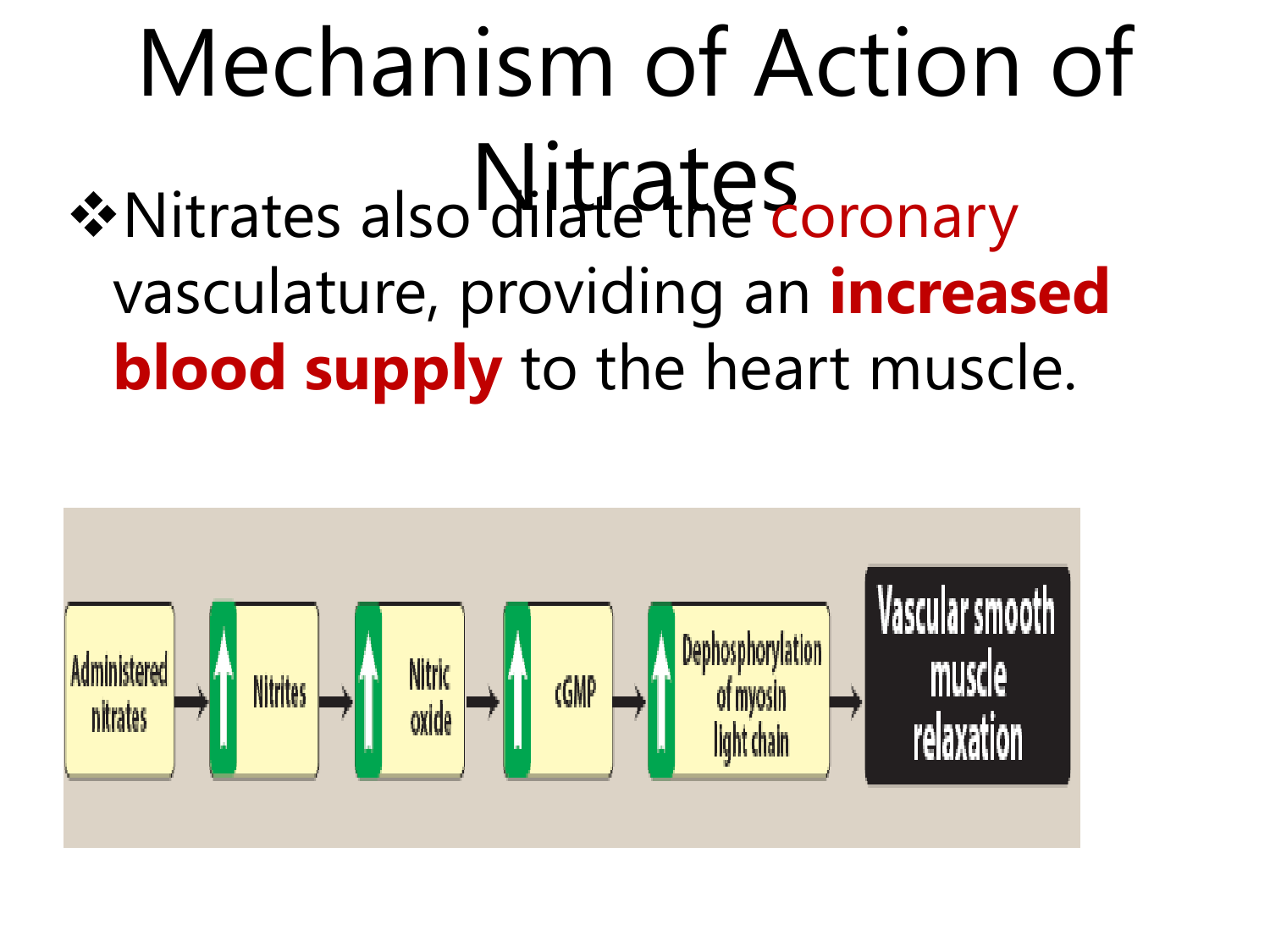## Pharmacokinetics

- $\checkmark$  Nitrates differ in their onset of action and rate of elimination.
- For **prompt relief of an angina attack** precipitated by exercise or emotional stress, sublingual (or spray form) nitroglycerin is the drug of choice.
- All patients suffering from angina should have nitroglycerin on hand to treat acute angina attacks.
- Significant first-pass metabolism of nitroglycerin occurs in the liver.
- $\checkmark$  Sublingual or transdermal route (patch or ointment), avoiding the hepatic first-pass effect.

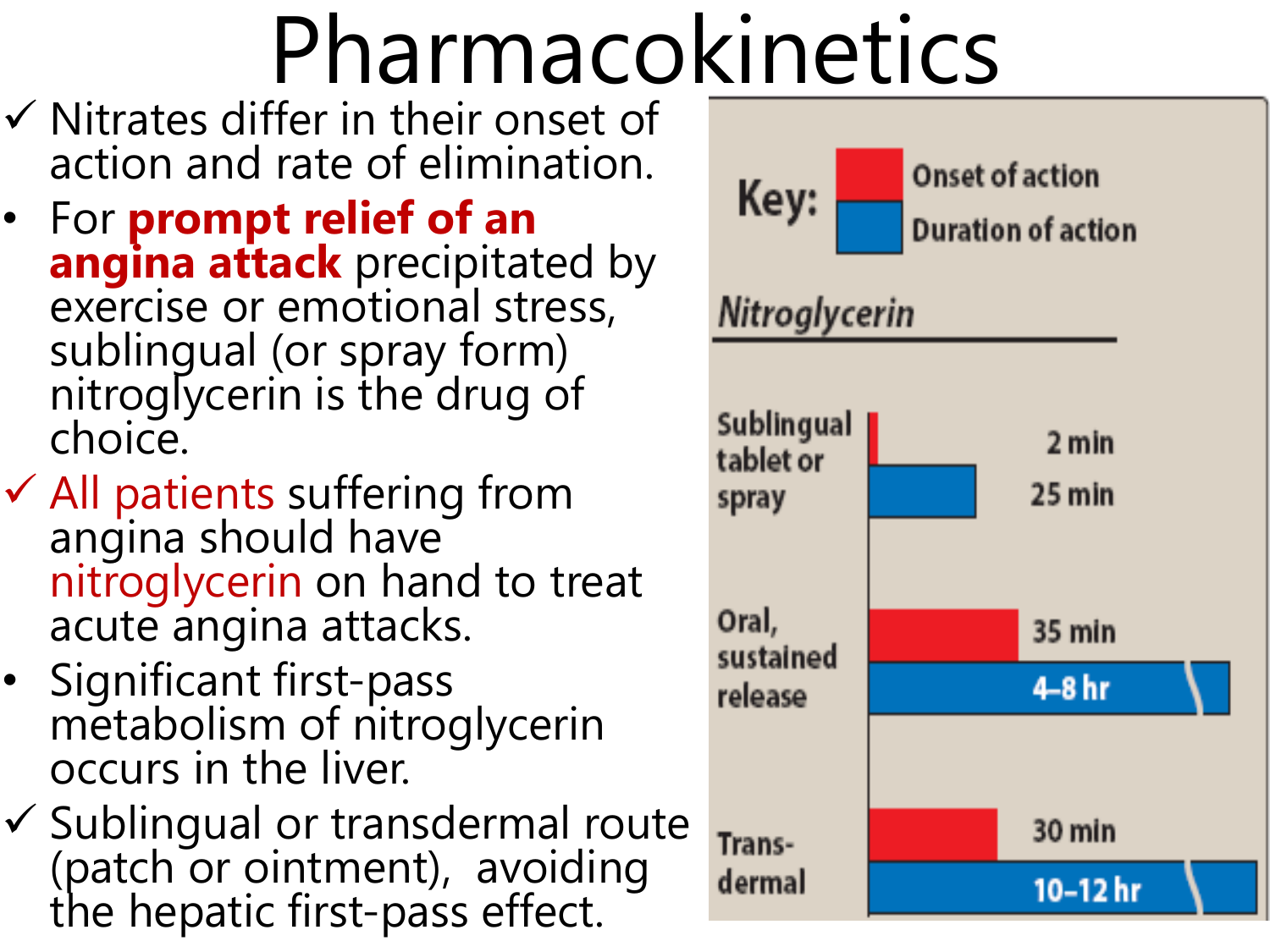#### **Isosorbide Mononitrate** its improved bioavailability and long duration of action to its **stability against hepatic breakdown.**

 Oral **isosorbide dinitrate** undergoes denitration to two mononitrates, both of which possess antianginal activity.

#### Isosorbide dinitrate



#### Isosorbide mononitrate

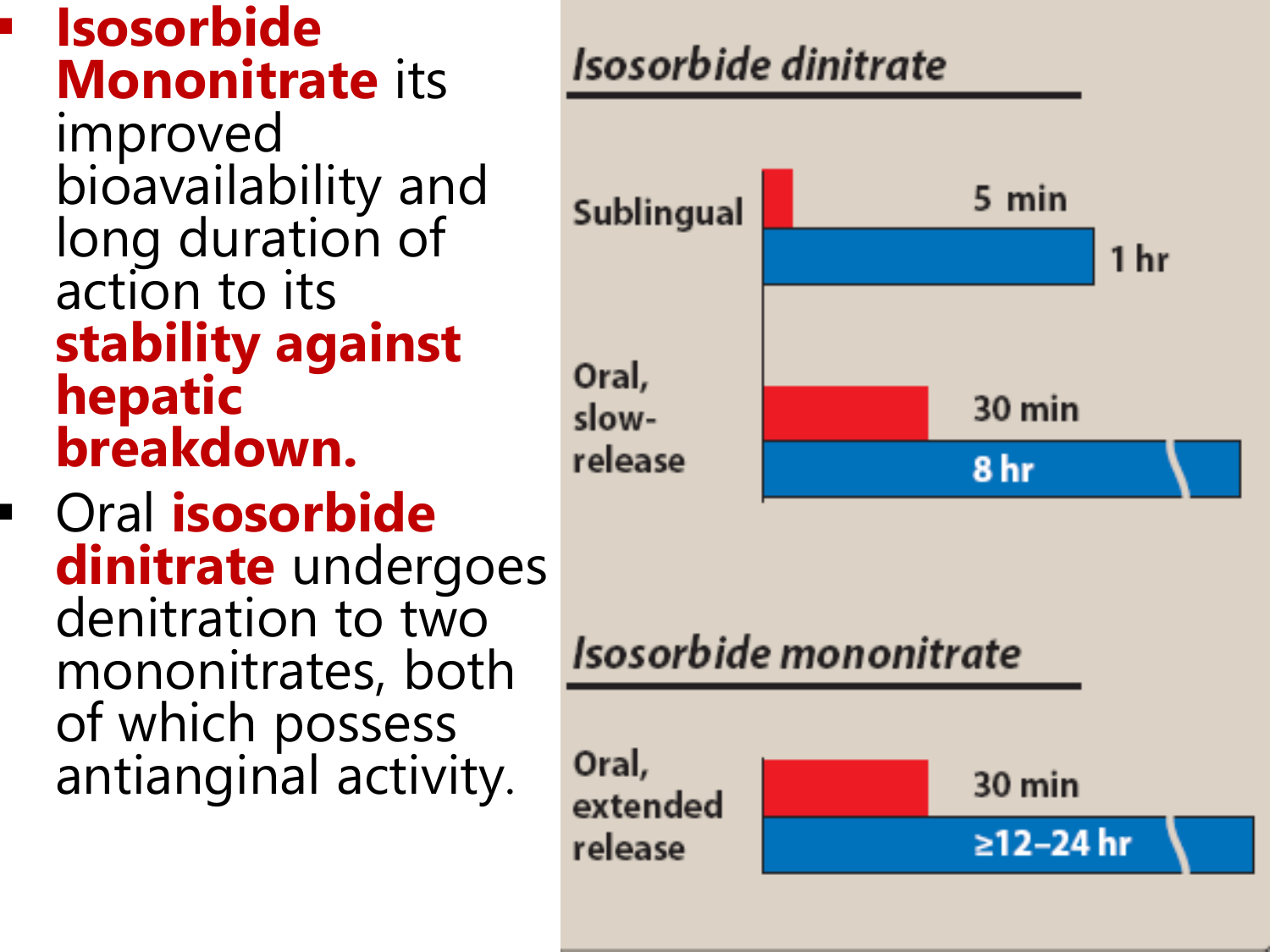### Adverse effects

- **Headache** is the most common adverse effect of nitrates.
- **High doses** …..postural hypotension, facial flushing, and tachycardia.
- Phosphodiesterase type 5 inhibitors as **sildenafil** potentiate the action of the nitrates Dangerous hypotension ………. **combination is contraindicated**.
- **Tolerance** to the actions of nitrates develops rapidly as the blood vessels become desensitized to vasodilation.
- Tolerance can be overcome by providing a daily **"nitrate-free interval"** to restore sensitivity to the drug. This interval of **10 to 12** hours is usually taken at night because demand on the heart is decreased at that time.
- $\checkmark$  Nitroglycerin patches are worn for 12 hours and then removed for 12 hours.
- Nitrate-free interval in these patients should occur in the late afternoon.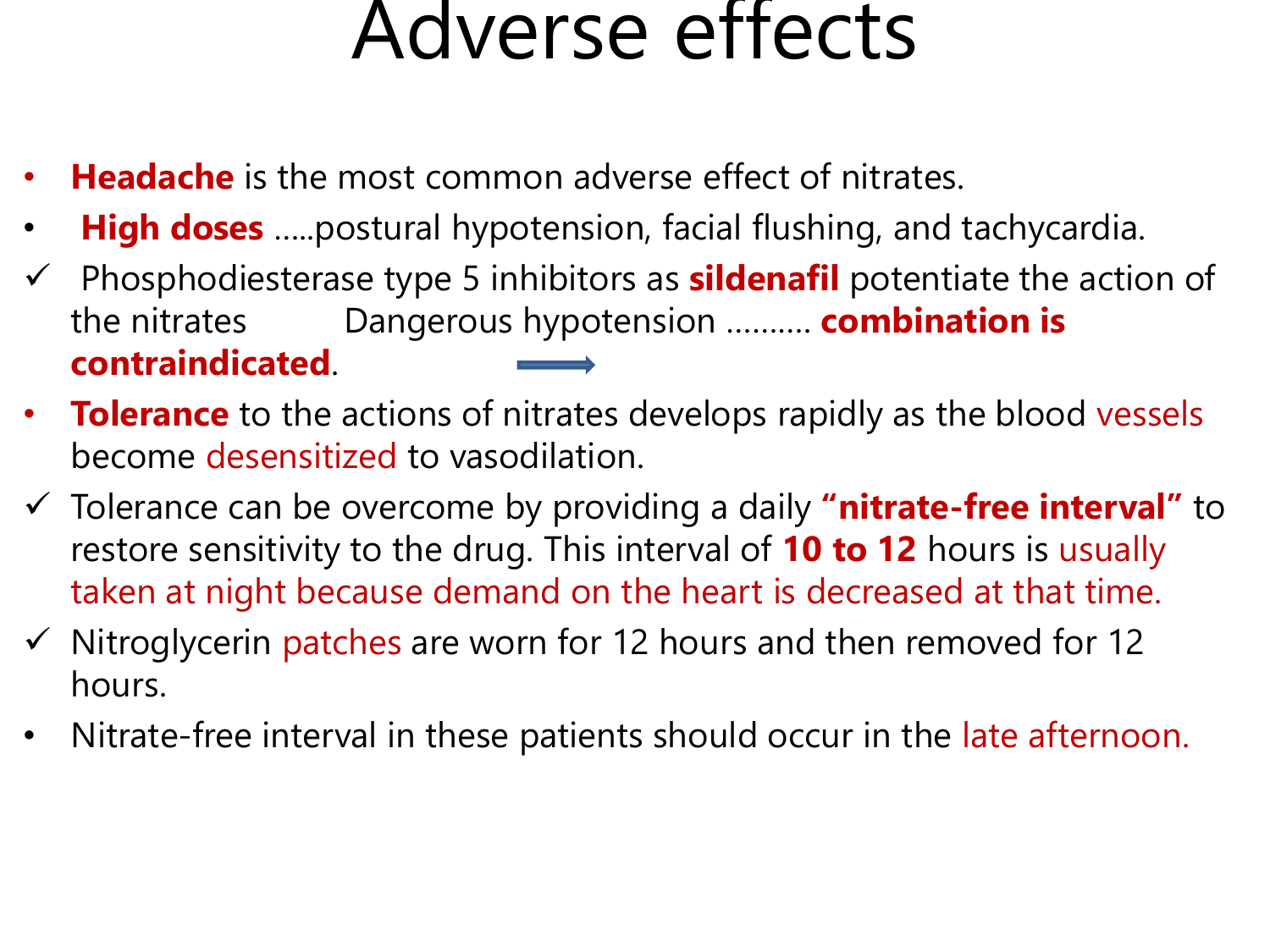### β-adrenergic blockers

- The β-adrenergic blockers **decrease the oxygen demands**  of the myocardium by blocking β1 receptors, resulting in decreased heart rate, contractility, cardiac output, and blood pressure.
- These agents reduce myocardial oxygen demand during **exertion and at rest.**
- $\checkmark$  Can reduce both the frequency and severity of angina attacks.
- β-Blockers can be used to **increase exercise duration and tolerance** in patients with effort-induced angina.
- β-Blockers are recommended as **initial antianginal** therapy in all patients unless contraindicated.
- $\checkmark$  β-Blockers reduce the risk of death and MI in patients who have had a **prior MI** and also improve mortality in patients with **hypertension** and **heart failure** with reduced ejection fraction.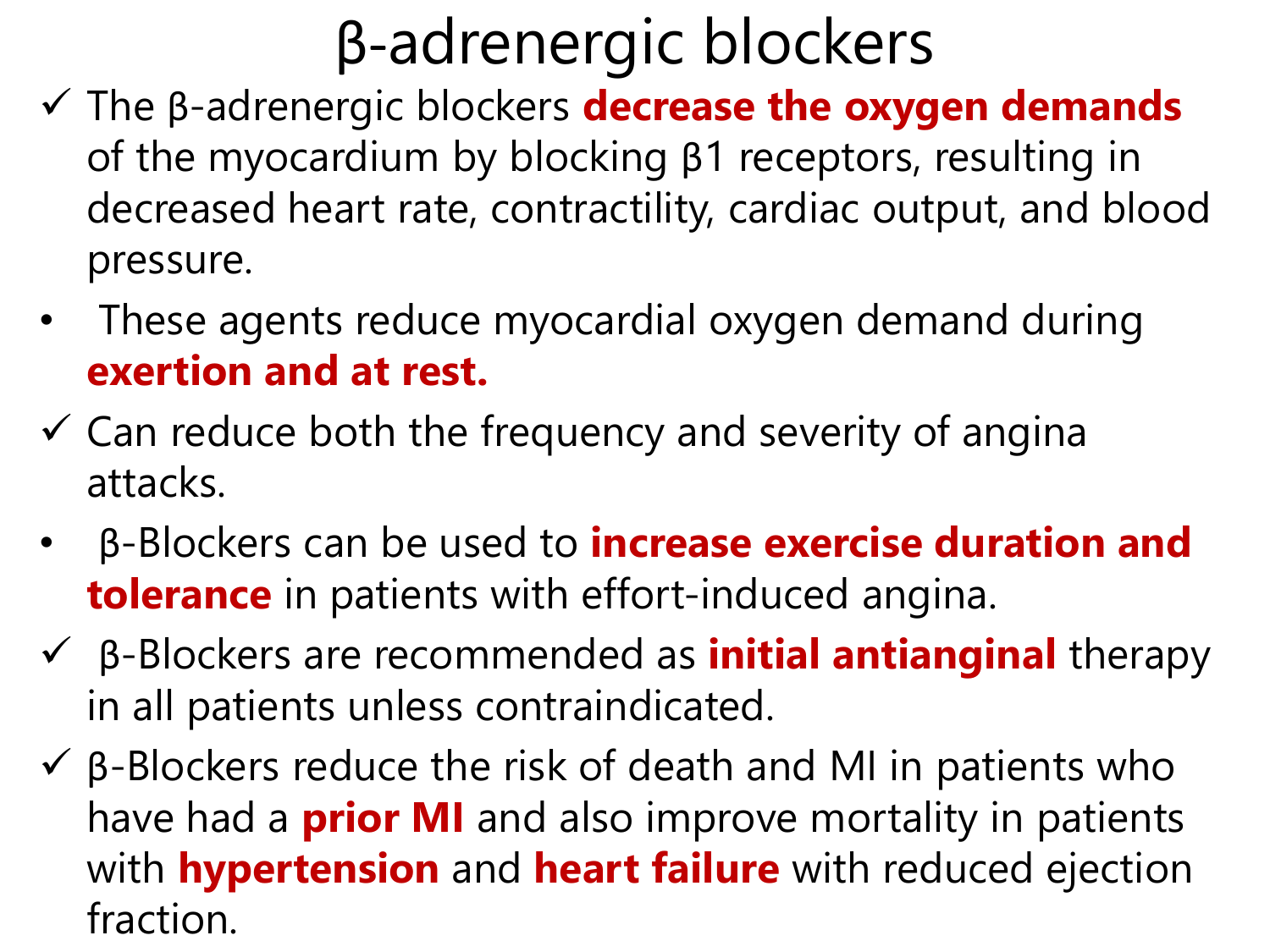- **Propranolol is the prototype for this class of compounds, but it is not cardioselective**
- **Metoprolol and Atenolol, are preferred.**
- **All β-blockers are nonselective at high doses and can inhibit β2 receptors.**
- o **β-Blockers should be avoided in patients with severe bradycardia.**
- o **Nonselective β-blockers should be avoided in patients with asthma.**
- o **It is important not to discontinue β-blocker therapy abruptly.**
- o **The dose should be gradually tapered off over 2 to 3 weeks to avoid rebound angina, MI, and hypertension.**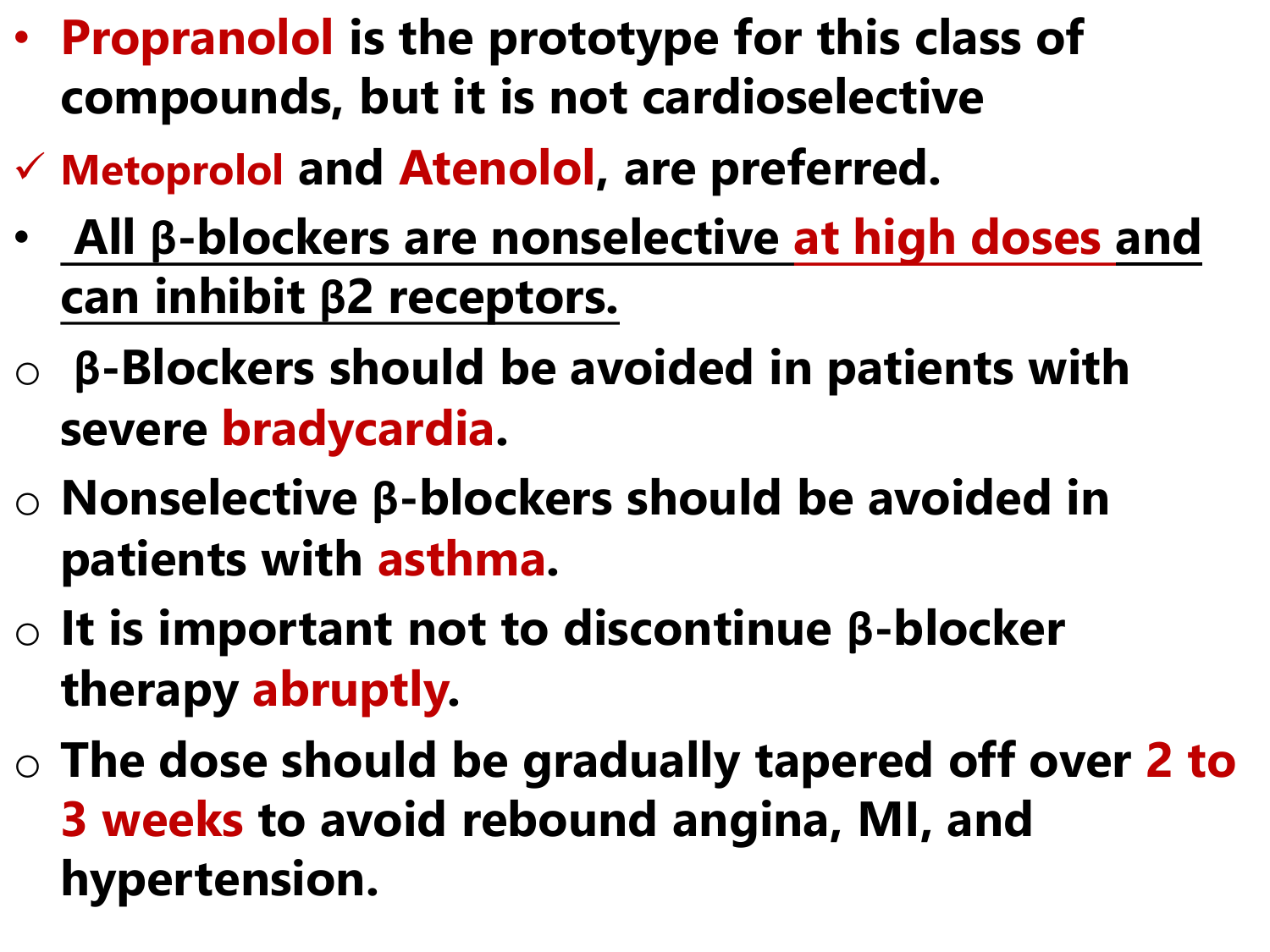### Treatment Algorithm for Improving Symptoms in Patients With Stable Angina.

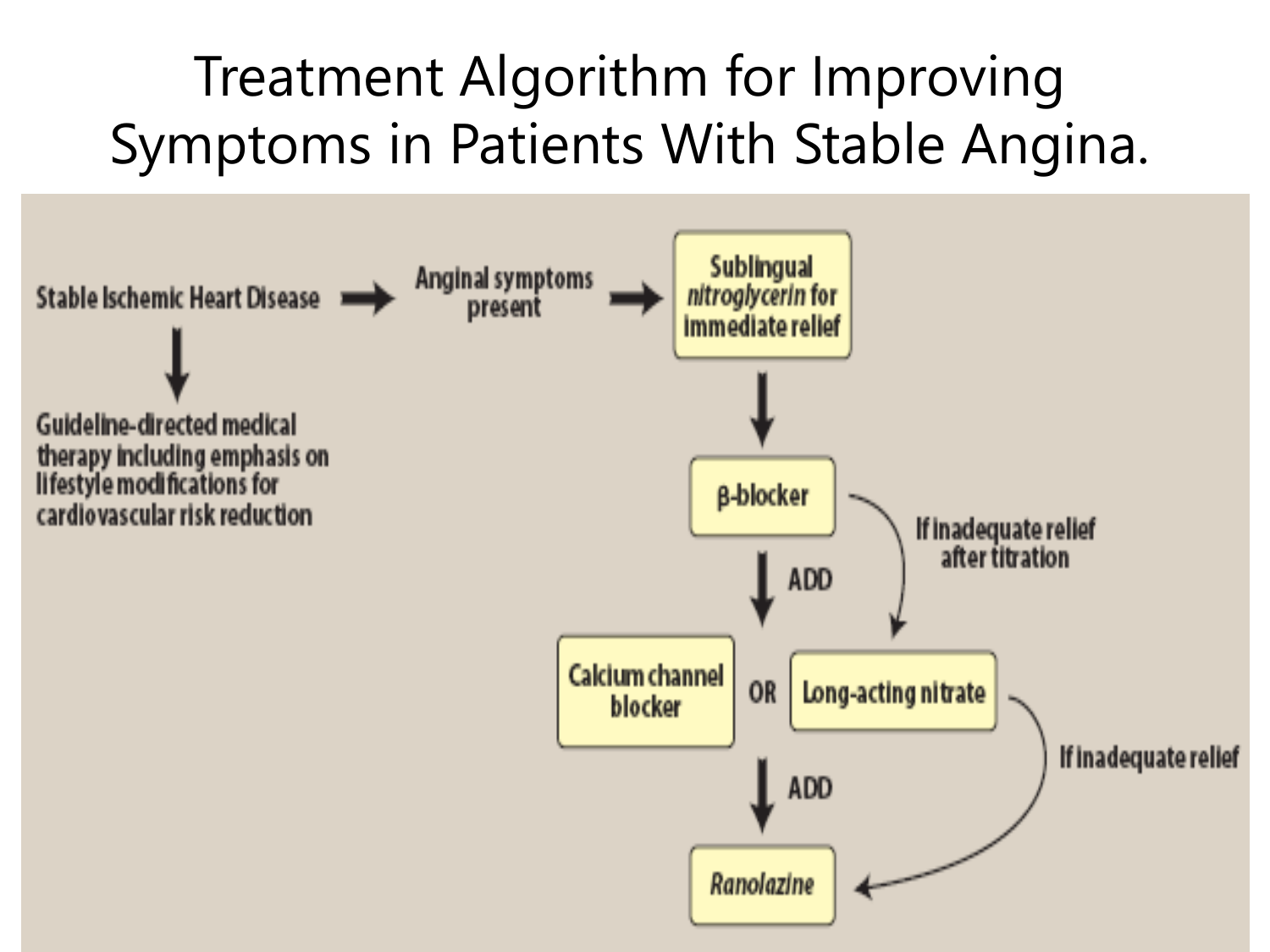## Calicum Channel Blockers

- **Calcium is essential for muscular contraction.**
- **Calcium influx is increased in ischemia because of the membrane depolarization that hypoxia produces.**
- **This promotes the activity of several ATPconsuming enzymes, thereby depleting energy stores and worsening the ischemia.**
- **The calcium channel blockers protect the tissue by inhibiting the entrance of calcium into cardiac and smooth muscle cells of the coronary and systemic arterial beds.**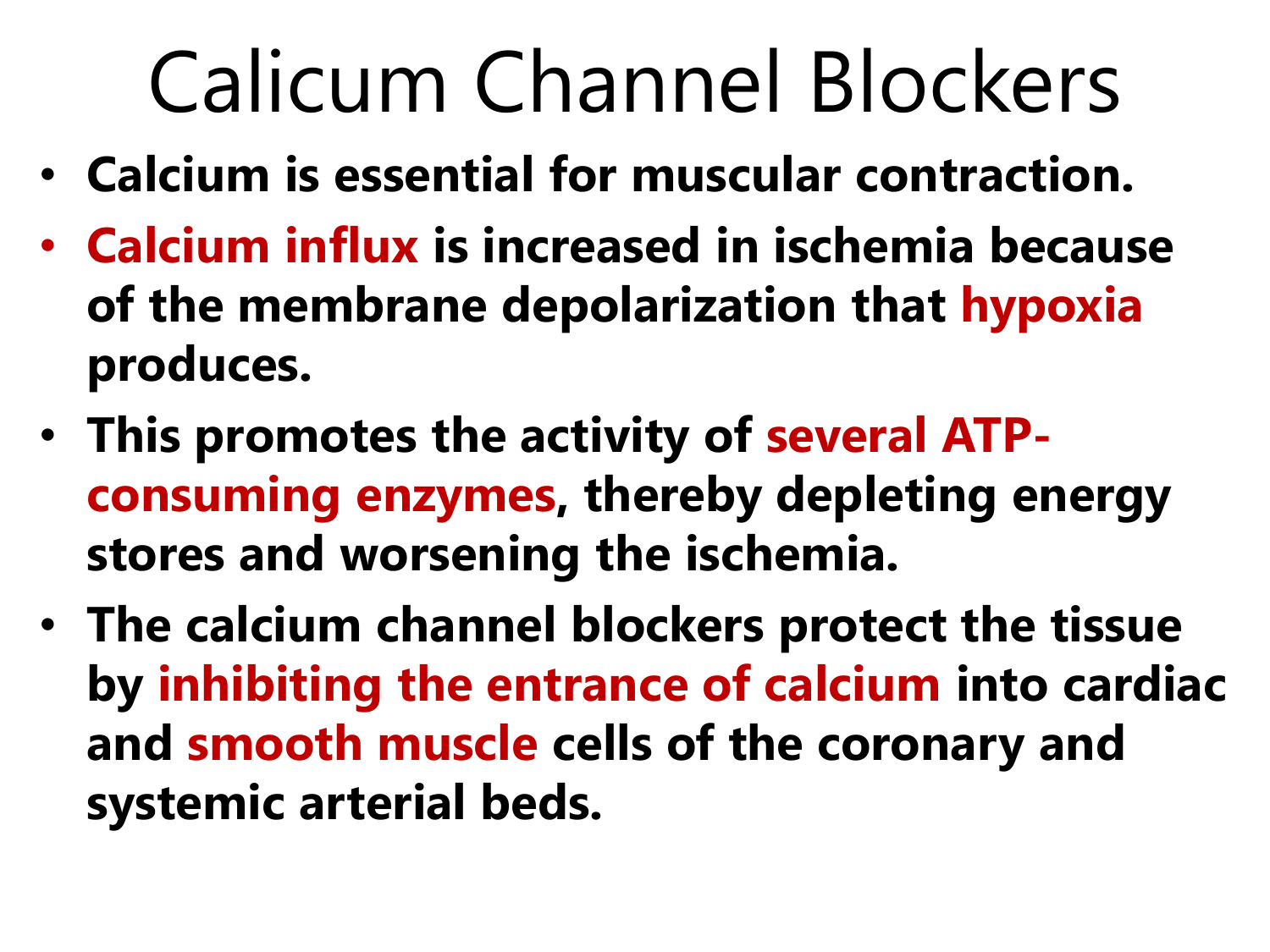## Calcium channel blockers

- These agents primarily affect the **resistance** of peripheral and coronary arteriolar smooth muscle.
- In the treatment of effort-induced angina, calcium channel blockers reduce myocardial **oxygen consumption** by decreasing **vascular resistance**, thereby decreasing **afterload.**
- All calcium channel blockers lower blood pressure.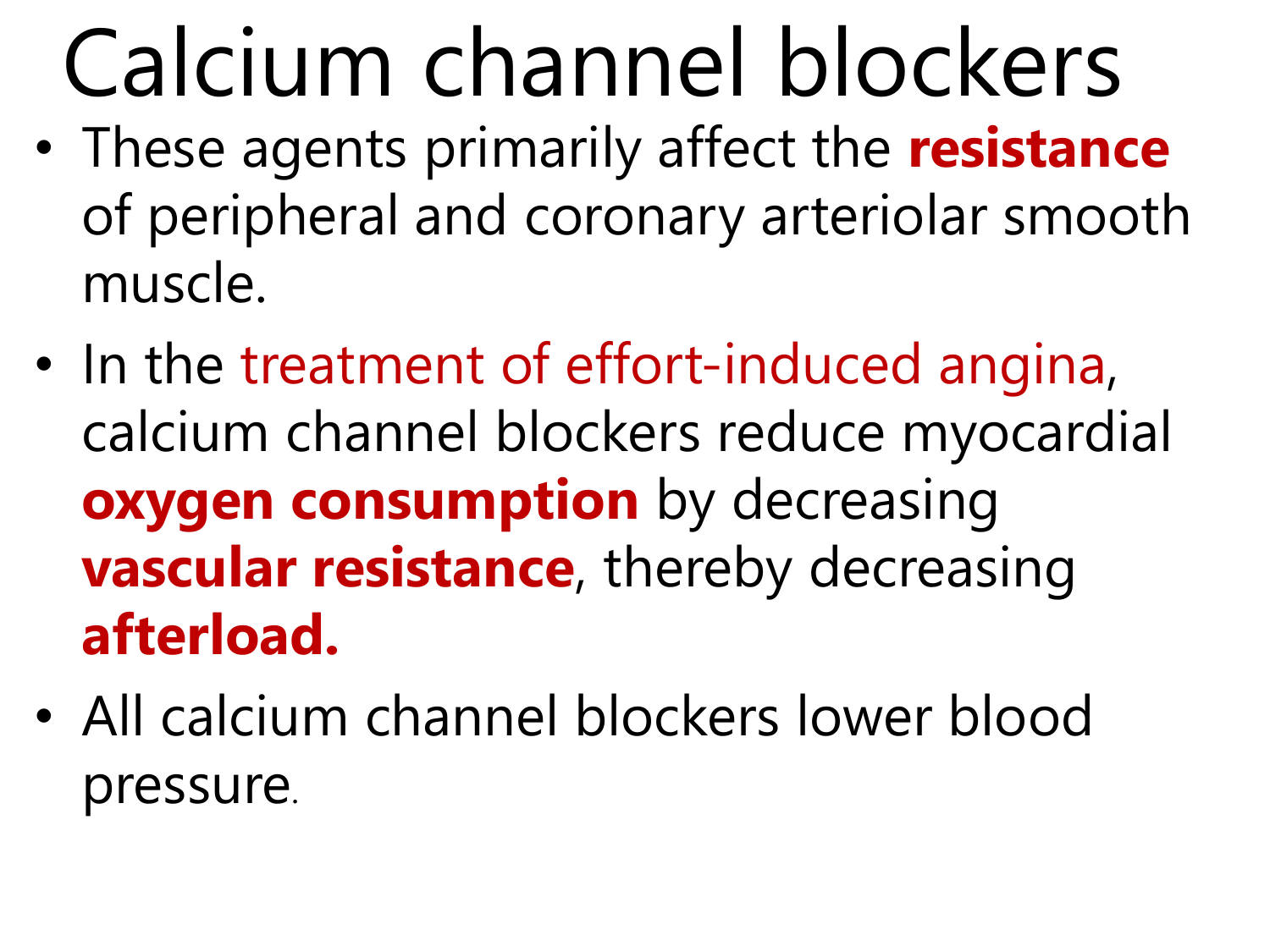### Dihydropyridine calcium channel blockers

- **Amlodipine** an oral dihydropyridine, functions mainly as an arteriolar vasodilator.
- $\checkmark$  This drug has minimal effect on cardiac conduction. The vasodilatory effect of amlodipine is useful in the treatment of variant angina caused by spontaneous coronary spasm.
- **Nifedipine** is another agent in this class; it is usually administered as an extended-release oral formulation.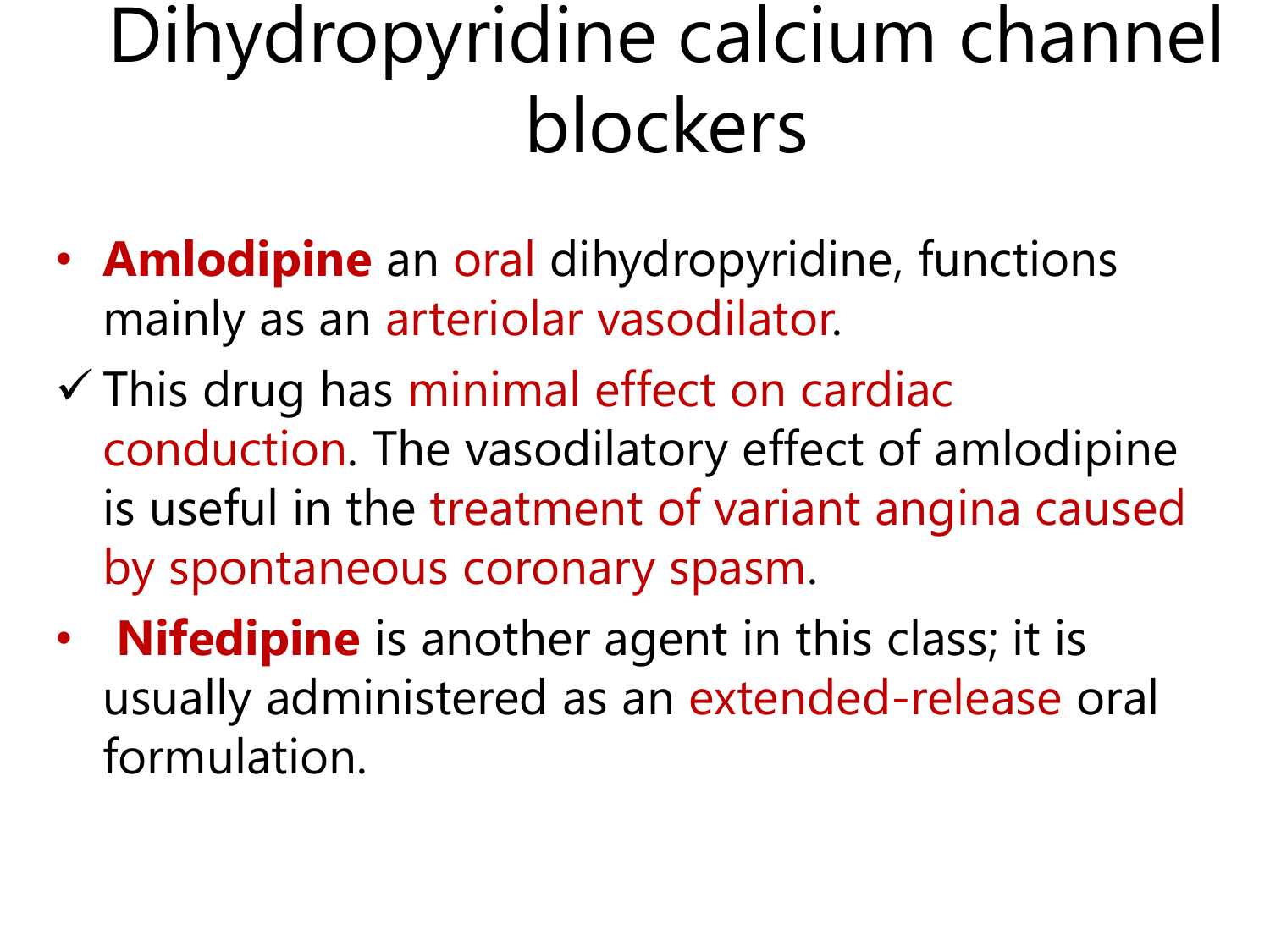### Nondihydropyridine calcium channel blockers

- **Verapamil** slows atrioventricular (AV) conduction directly and decreases heart rate, contractility, blood pressure, and oxygen demand.
- Verapamil has greater negative inotropic effects than amlodipine, but it is a weaker vasodilator.
- $\checkmark$  Verapamil is contraindicated in patients with preexisting depressed cardiac function or AV conduction abnormalities.
- **Diltiazem** also slows AV conduction, decreases the rate of firing of the sinus node pacemaker, and is also a coronary artery vasodilator.
- Nondihydropyridine calcium channel blockers can worsen heart failure due to their negative inotropic effect, and their use should be avoided in this population.